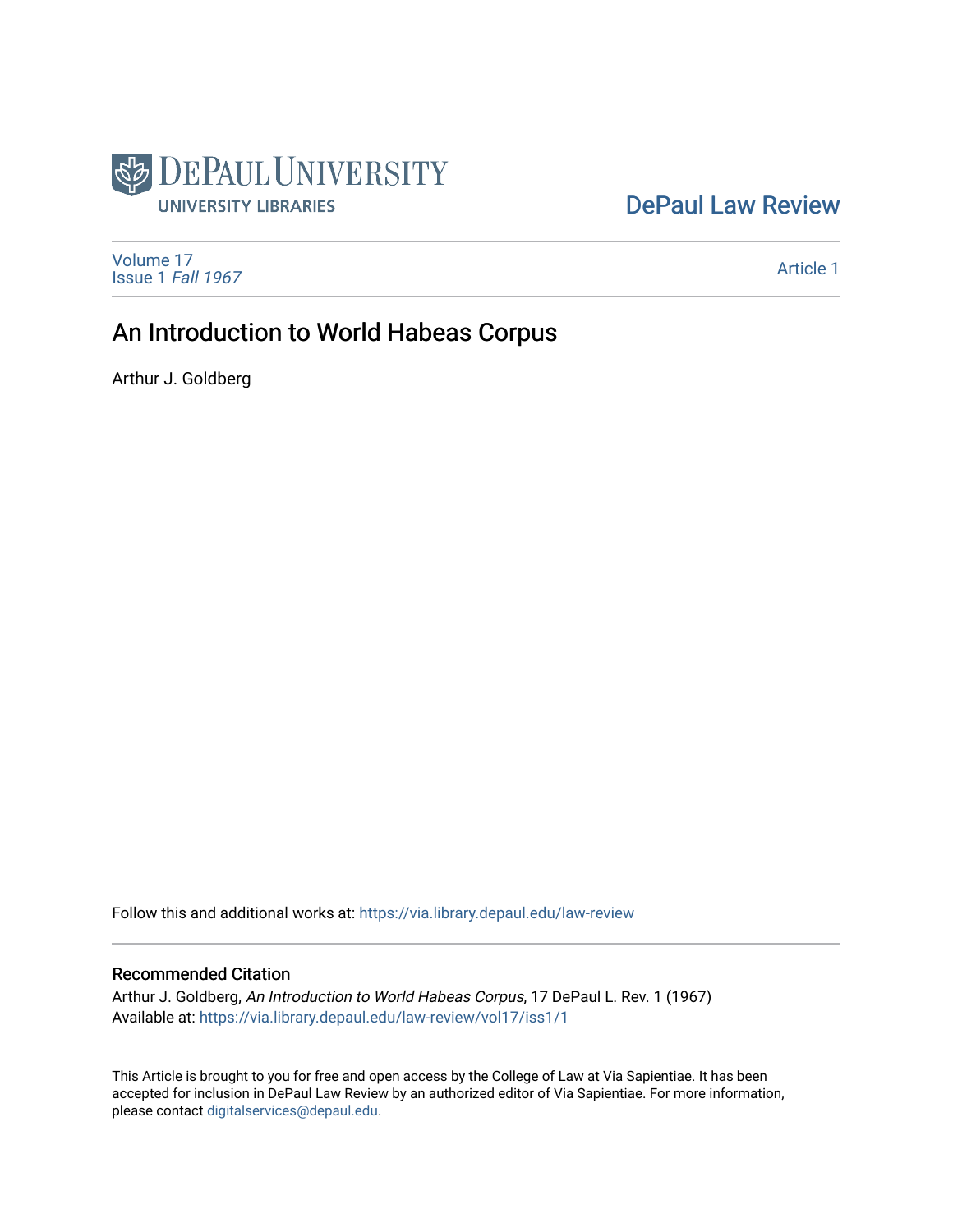# **DEPAUL LAW REVIEW**

### *Volume XVII* AUTUMN 1967 *Number 1*

### AN INTRODUCTION TO WORLD HABEAS CORPUS

#### AMBASSADOR ARTHUR J. GOLDBERG

**HE** IDEA of worldwide habeas corpus, internationally recognized and enforceable in an appropriate international court, can only be applauded by those who are dedicated to the rule of law and the attainment of lasting world peace. For the very term "rule of law" or "due process of the law" implies a procedure such as habeas corpus: a means whereby official detention can be challenged and, if not justified on the basis of valid laws, terminated. Without this simple procedural mechanism, many of the substantive rights that have been recognized as so important to the cause of peace must remain little more than mere aspirations. With the advent of international habeas corpus, and the universal respect for human rights that it would encourage, a long stride toward a peaceful world would be taken.

It is peculiarly fitting that we in the United States should heartily support the movement for international habeas corpus. We have had long domestic experience with the "great writ," and experience in which we take a good deal of pride. Habeas corpus finds its place in the "bright constellation" of American rights to which-in the words of Jefferson's first inaugural address-"the wisdom of our sages and the blood of our heroes have been devoted." Indeed, it is not too much to say that we have come to regard habeas corpus as an indispensable means of supervising the administration of justice, and a cornerstone of just government.

But it is not only our traditions that should lead Americans to regard the concept of international habeas corpus with favor. Our devout national commitment to world peace points in the very same direction. We have not forgotten the thought that President Kennedy put so eloquently in the form of a question: "Is not peace, in the last analysis